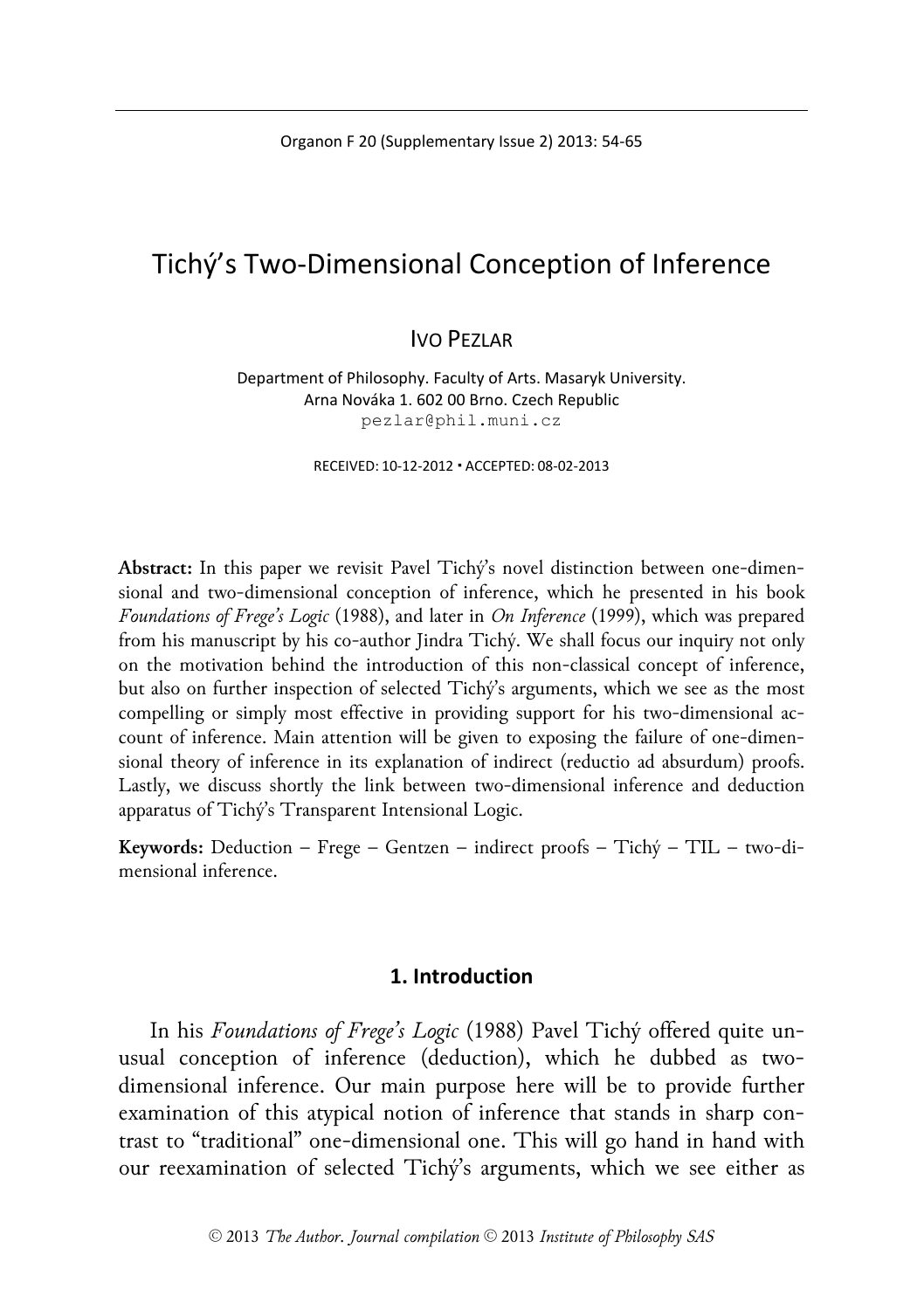the most potent or most convincing for the case of accepting the twodimensional account of inference.

The following paper is structured into three parts: the first one is devoted to the general introduction of two-dimensional inference and its main properties. The second, and main, part will be dealing with arguments Tichý presented in order to vindicate his new-found dichotomy, as well as with the rationale behind it. In the third, and final, part will be briefly discussed the relationship between two-dimensional inference and Tichý's Transparent Intensional Logic (TIL).

## **2. Two-dimensional inference: a brief overview**

Before we approach the two-dimensional inference itself it will be very useful to first shortly recount Tichý's general conception of inference. In Tichý (1988, 235-236) we can find three basic characteristics, which he uses to describe inference: inference is (a) advancement from some premises to what they entail, (b) a way of extending our knowledge and (c) a truthproliferating operation. So for Tichý inference is not only an operation (or a function; see Tichý – Tichý 1999, 73) that preserves truth, but also extends our knowledge base. It is also important to note that when Tichý talks about truth proliferation, he means proliferation of *logical* truths in broad sense (valid entailments, tautologies, theorems), rather than the em-pirical ones.<sup>[1](#page-1-0)</sup> Remember these features of inference well as they will come in handy later.

Now, once we have briefly familiarized ourselves with Tichý's general take on inference, we can focus our attention specifically to the two-dimensional case. As already hinted, Tichý distinguishes between the socalled "one-dimensional" and "two-dimensional" view on inference, or more precisely, on the role which hypotheses play in deduction (see Tichý 1988, 235).

Let's begin with the one-dimensional account of inference:

<span id="page-1-0"></span>This might also explain why Tichý prefers the term "truth-proliferation" to the much more common "truth-preservation": in his account we really are rather expanding the inference than just keeping it valid, simply because every step is true from the very beginning, so it only makes sense to speak of proliferation instead of preservation. Of course, this distinction is merely stylistic. See also Tichý – Tichý (1999, 74).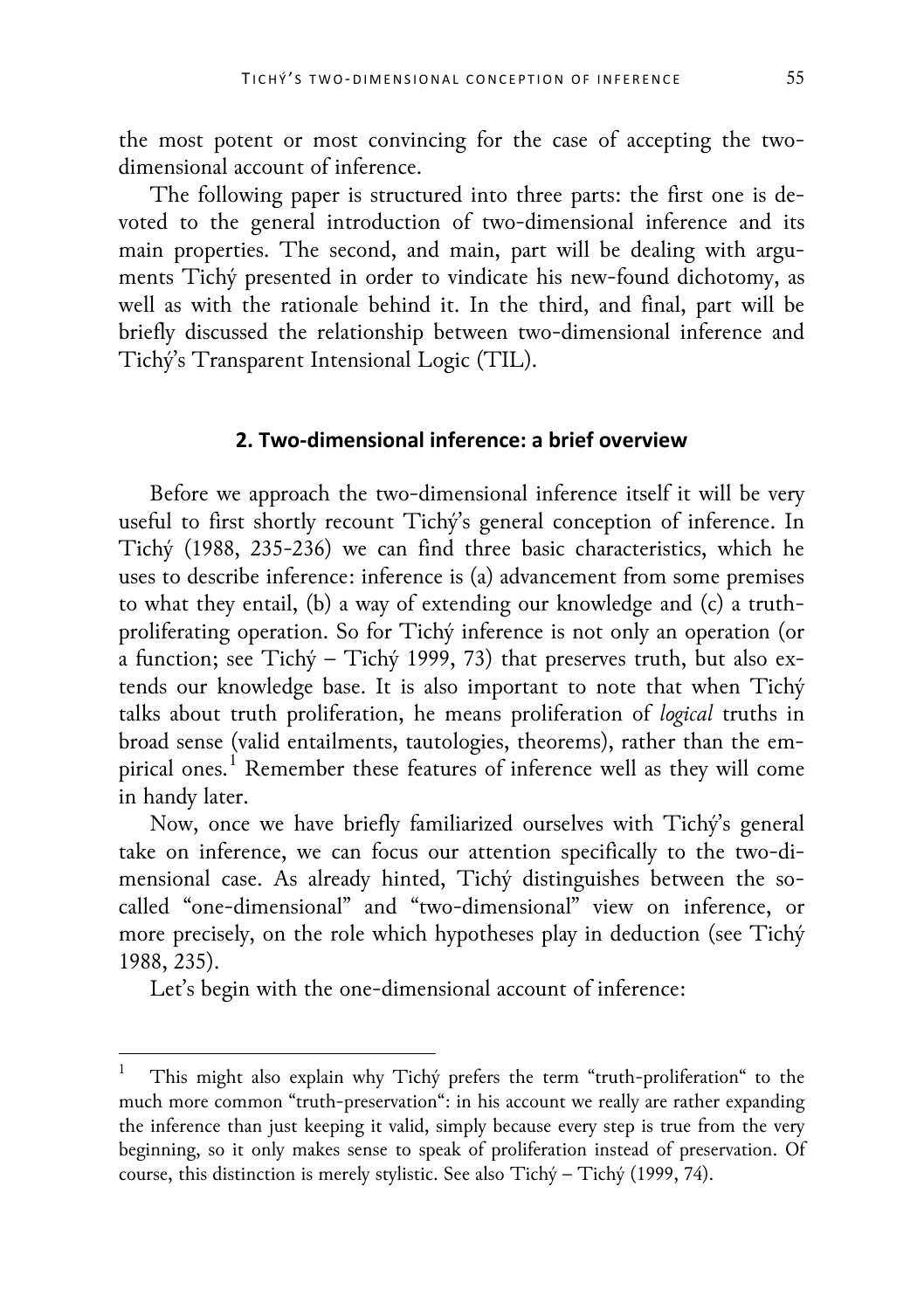On one view, inference steps take hypotheses themselves as premises and yield what those hypotheses entail. This might be called the *onedimensional* view of inference. (Tichý 1988, 235)

On the two-dimensional account, however, the inference steps do not proceed from hypotheses to conclusion, i.e., from some proposition or propositions to another one. That's because the building blocks of twodimensional inference are not propositions.

On the other, *two-dimensional*, view inference steps do not work on hypotheses as such but on antecedents consequent compounds, i.e., on entailments in which the hypotheses appear as antecedents. As inference step takes us then from one or more valid entailment of this sort to a further valid entailment. (Tichý 1988, 235)

So on the *one-dimensional* account the inference step takes us from certain proposition(s) to another proposition, while on the *two-dimensional* account the inference step takes us from certain valid entailment(s) to another valid entailment. In other words, for Tichý inference is an operation on valid arguments (antecedents/consequent compounds), not on their constituents, i.e., antecedents and consequents. The difference between one-dimensional and two-dimensional inference can be graphically illustrated in the following manner:

| One-Dimensional Inference:              | Two-Dimensional Inference:    |
|-----------------------------------------|-------------------------------|
| hypothesis<br>conclusion Inference Step | antecedents<br>consequent     |
|                                         | Inference Step<br>antecedents |
|                                         | consequent                    |

As we can see, what Tichý is actually doing is combining "hilbertian" style of proving from logical truths, i.e., axioms, with "gentzenian" style of proving from assumptions. So in the end we get a deduction method, where we start proving from logically true assumptions, i.e., antecedents/consequent compounds (valid entailments), and continue to other valid entailments, which logically follow from them.<sup>[2](#page-2-0)</sup>

<span id="page-2-0"></span>It seems that what is crucial in Tichý's theory of inference is not really the twodimensionality of inference steps, but rather their "self-sustained" nature, i.e., their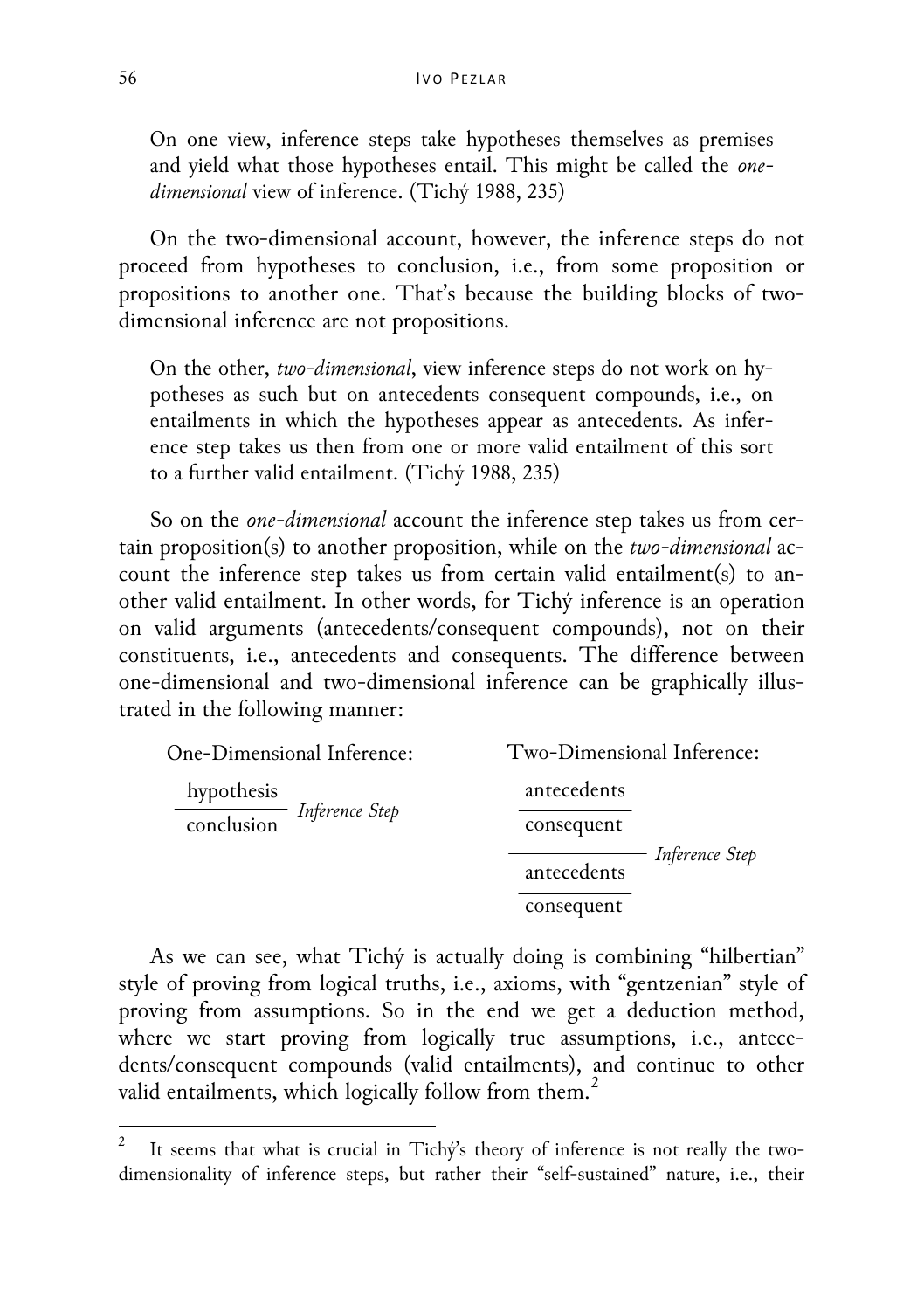It is worth to note that Tichý's terminology is here very fluctuating: aside from antecedents/consequent compounds and valid entailments, he also speaks of conditionals, tautologies and theorems. Granted, they all can be viewed—at least from Tichý's standpoint—as referring to one and the same thing. For simplicity sake, we will prefer the first two terms, i.e., antecedents/consequent compounds and valid entailments (or arguments) and ignore the rest.

To sum it up, the two-dimensionality of inference lies in the idea that we do not infer from various hypotheses to their logical conclusion, but from valid arguments, composed of hypotheses and their conclusions (i.e., antecedents and consequents), to other valid argument. In other words, we move one dimension up, hence two-dimensional conception of inference, in which the inference "atoms" are no longer propositions, but the whole valid arguments built from them.

Finally, let's consider the following argument example:

Premise 1: It rains. Premise 2: If it rains, the streets will be wet. ———————————————————

Conclusion: The streets are wet.

1

What we learn from this and other similar valid arguments, according to Tichý, is not that "The streets are wet", but the whole (logical) fact that "From 'It rains' and 'If it rains, the streets will be wet' follows that 'The streets are wet.'", which he calls *entailment statement* (Tichý 1988, 236). In other words, we learn no empirical fact by simply carrying out the inference, but *only* that between such and such propositions holds relation of logical consequence. $3$ 

autonomous logical validity. This, of course, raises a couple of further questions wellfitted for further study, e.g., why should be the premises of deduction always logical truths or what are we exactly doing when we move from antecedents to consequent (it cannot be inference, since it is reserved for moves on "higher" dimension).

<span id="page-3-0"></span>This, however, doesn't mean that we are unable to learn any new empirical truths through the two-dimensional inference at all: although it doesn't really make sense to say "if the premises are true, then the conclusion is true", because premises are always valid entailments (tautologies), it still makes sense to say "if the empirical propositions that appear in the premises are true, then the empirical proposition that appears in the conclusion is true". Remember that on the two-dimensional account of inference, premise is the whole antecedents/consequent compound. See also Tichý – Tichý (1999, 73-75).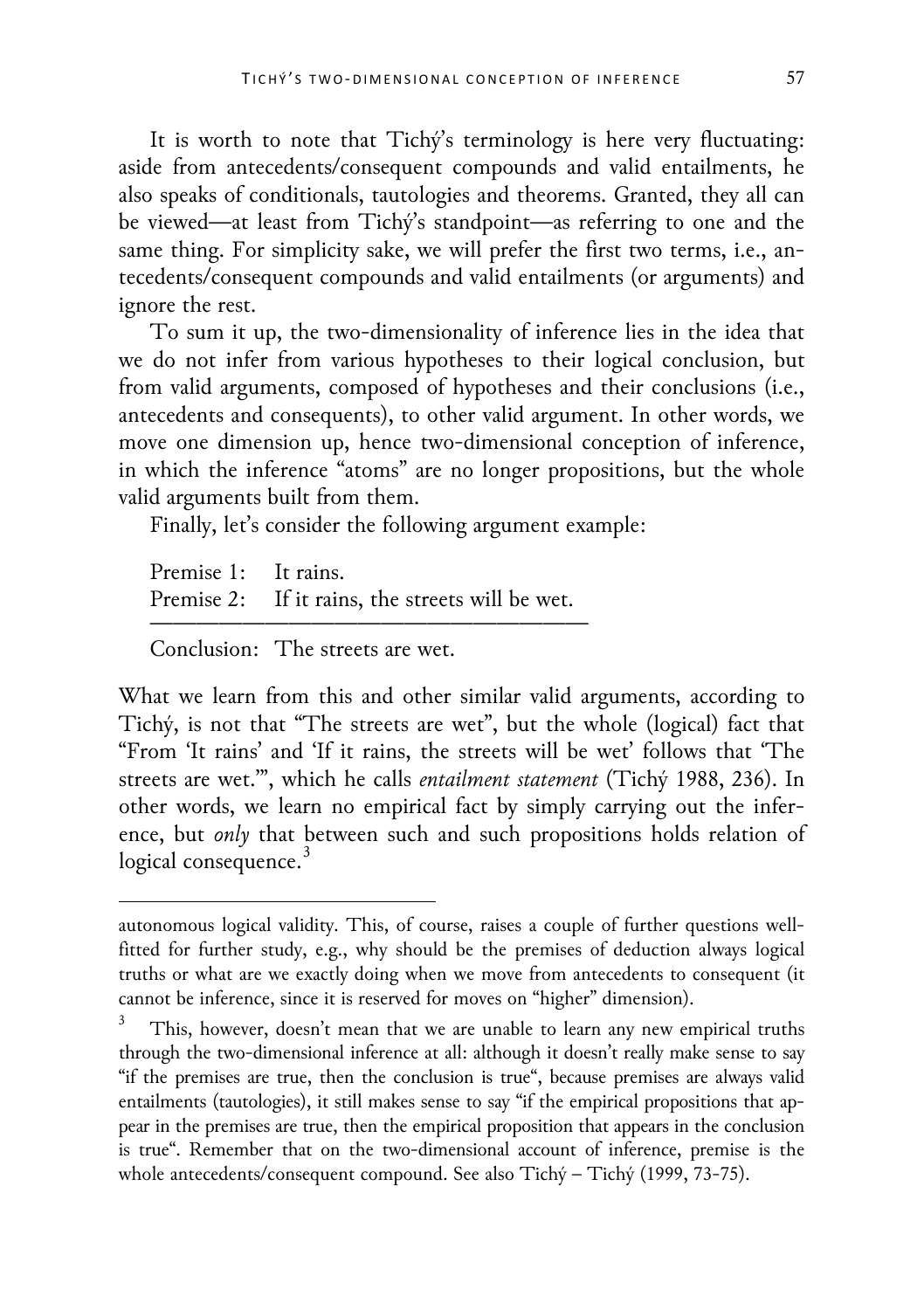The new piece of information that expands our knowledge base is then not the conclusions itself, but the logical truth that such conclusion follows from such premises (i.e., the entailment statement).

Or, to use Tichý's own example, let's have the following proposition:

(1) Peter and Paul are spies.

From this, Tichý argues, we cannot infer

(2) Peter is a spy.

but only the whole entailment statement:

From "Peter and Paul are spies" follows that "Peter is a spy".

The reasoning is the following: let's assume that the inference step in question would really take us from (1) to (2). What would we learn by such a move? That Peter is really a spy? Certainly not, because (1) might be a purely hypothetical statement. Thus, one-dimensional explanation of this argument fails to meet Tichý's second requirement for inference (b), i.e., that it expands our knowledge. In other words, by inferring (2) from (1) we learn nothing at all about Peter being a spy: but what we learn, is that (2) follows from (1).

Now remember the third condition (c): inference must be truthproliferating. It's easy to see that the one-dimensional account fails to satisfy even this requirement. For something to be truth-proliferating it must be applied to something that is true (otherwise what should it proliferate?). But in this case, we have no knowledge whatsoever whether (1) is true or not. In other words, (1) is simply a hypothetical assumption and as such it needs no concrete truth value. Thus, the move from (1) to (2) can't be inference, since it does not proliferate truth. So it seems that the only condition that the one-dimensional view of inference can fulfill is the first one (a). And one out of three, that's hardly a satisfactory result.

To summarize the first section, let us say the following: Tichý's inference proceeds not from hypotheses to conclusion, but from valid argument(s) to other valid argument. This is the core of two-dimensionality, i.e., that the corner stones of deduction are valid entailments.

In the next section we examine more closely the arguments in support of two-dimensional inference and try to shed further light on the whole motivation behind it.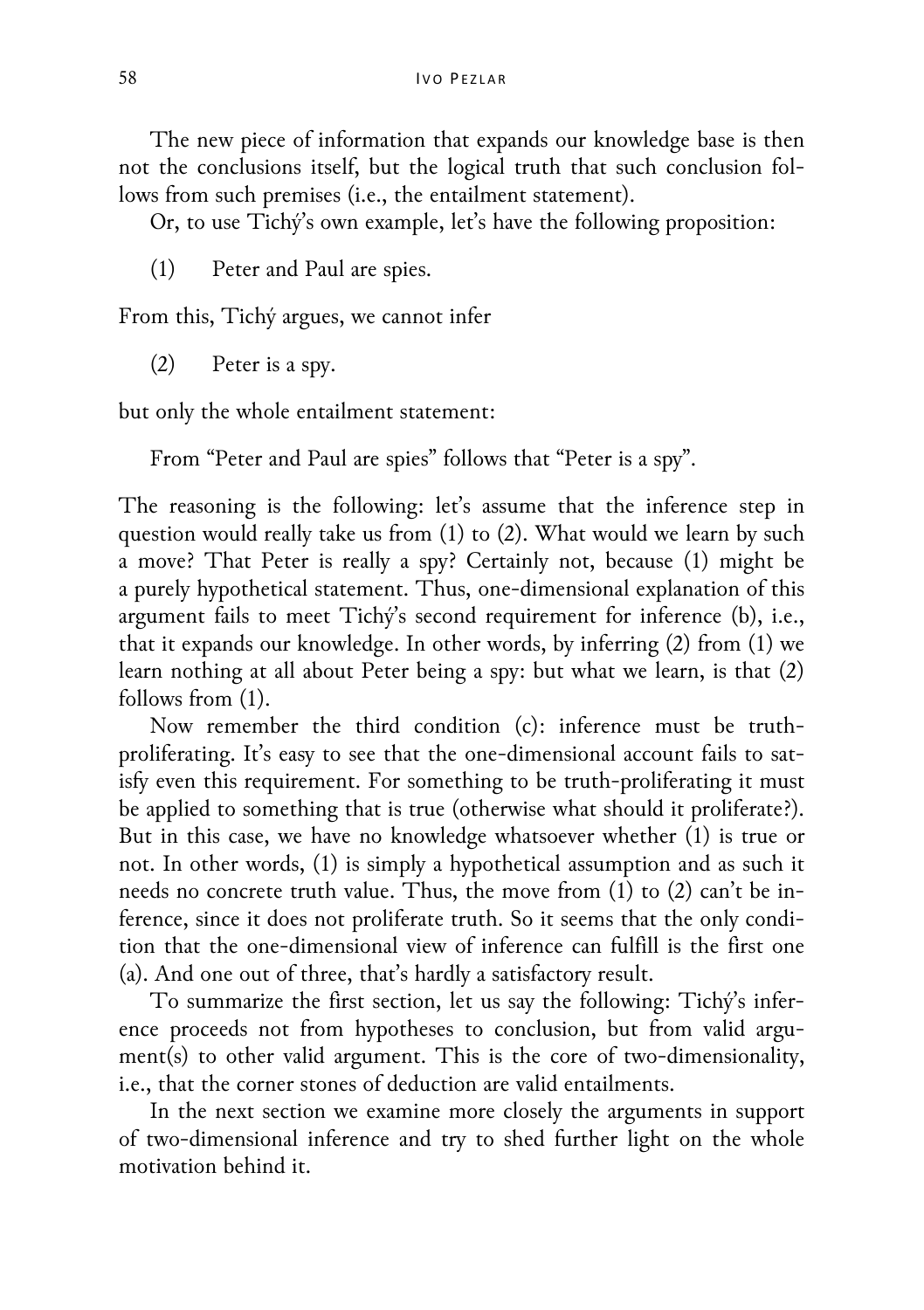#### **3. Motivation in the background**

Why Tichý strives for the vindication of this atypical, novel conception of inference? What are its main advantages? What bothered him so much about the classical one-dimensional inference (aside from the already discussed matter that it fails to satisfy two out of three of his own general requirements for inference)? These are the questions we try to answer in this section.

Tichý's reasons for introducing two-dimensional inference can be broadly categorized in two groups: (i) logical (formal, technical) ones and (ii) epistemological (philosophical) ones. The logical reasons contain, e.g., unsatisfactory (at least for Tichý) explication of indirect proofs offered by the one-dimensional account of inference. Among the epistemological reasons we can include, e.g., the impossibility of inference from false propositions (i.e., continuation in Frege's line of thought; see, e.g., Frege 1914, 244-245), problems affiliated with the introduction of assumption as cognitive attitude *sui generis* (see Tichý 1988, 254) or complications accompanying analysis of natural language arguments involving fictional characters or arbitrary objects.<sup>[4](#page-5-0)</sup>

Given that the main subject matter of this paper is deduction, we will focus here only on the first mentioned group, more accurately, on the failure of one-dimensional account of indirect proofs, which will be the topic of our inquiry below. Although, it's important to keep in mind that this distinction serves mainly a didactic purpose and in reality both groups (i) and (ii) are, of course, very closely related and intertwined.

One last thing that needs to be said before we move forward to the examination of the just mentioned failure is that we will not be echoing Tichý's original argumentation step by step. Rather, we present here only some of his arguments. More specifically, those which we see as the most persuasive, comprehensive and easily digestible and we try to expand on them further a little.

<span id="page-5-0"></span> <sup>4</sup> Both topics are discussed at length in *Chapter 14: The Fallacy of Subject Matter* in Tichý (1988).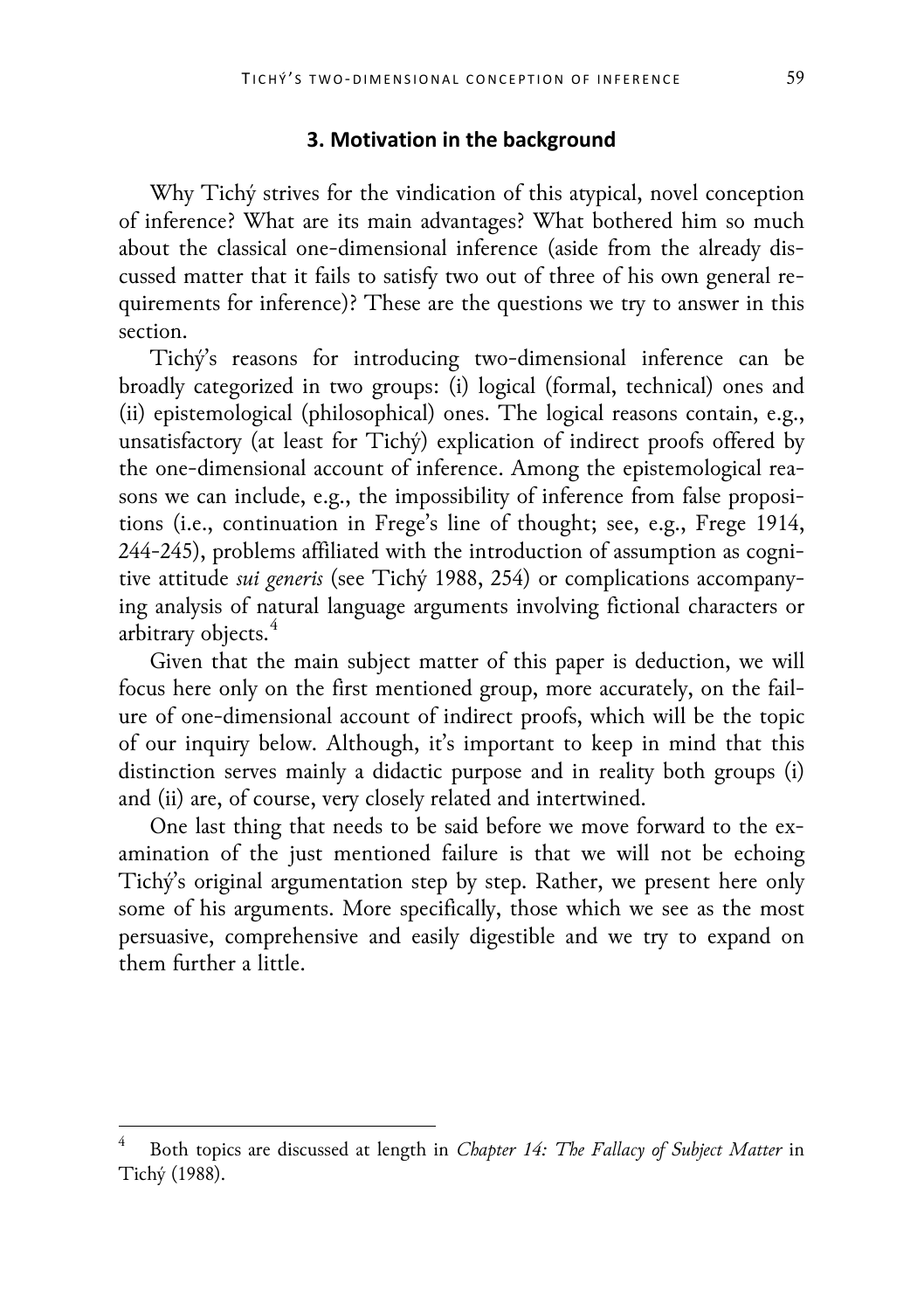### *3.1. Failure of one-dimensional inference*

As we have already implied above, according to Tichý the onedimensional theory of inference is incapable of precisely describing indirect (reductio ad absurdum) proofs. Let's check if it is really the case.

Suppose that we want to offer an indirect proof of the following mathematical statement:

If  $x = 3$  then  $2x + 4 \ne 12$ 

First step is to assume that its opposite holds, i.e.,

If  $x = 3$  then  $2x + 4 = 12$ 

If we proceed to solve the equation  $2x + 4 = 12$ , we learn that  $x = 4$ . Now, if we put it back to the original statement, we get that

If  $x = 3$  then  $x = 4$ 

which is, of course, a contradiction. Thus, our reductio assumption that if  $x = 3$  then  $2x + 4 = 12$  must be false and its negation true. Therefore, we have proved that if  $x = 3$  then  $2x + 4 \neq 12$ .

But take note of the fact that from what we infer in the end that if  $x =$ 3 then  $2x + 4 \neq 12$  is not just series of individual steps, but rather the whole preceding argument, i.e., the argument that has just resulted in contradiction. What we do in the last step of reductio proof is that we withdraw of one of the premises (the one that has led us into contradiction) and then we put its negation as a conclusion of another argument, i.e., the argument which does not have among its antecedents this particular reductio hypothesis. From this we can see that we are not really dealing here with inference between propositions alone, but rather with inference between two arguments.

Or to put it differently, reductio proof is guided by the following rule: "Put the opposite of anticipated conclusion among antecedents, and if you end up in contradiction, infer another argument, which has as its consequent the anticipated conclusion." From the wording of this instruction it is apparent that we are really moving from one argument (the failed one, i.e., the one with contradiction) to another, not just from proposition(s) to other proposition. In other words, from the failure of one argument we infer another one, in which the negation of reductio hypothesis appears as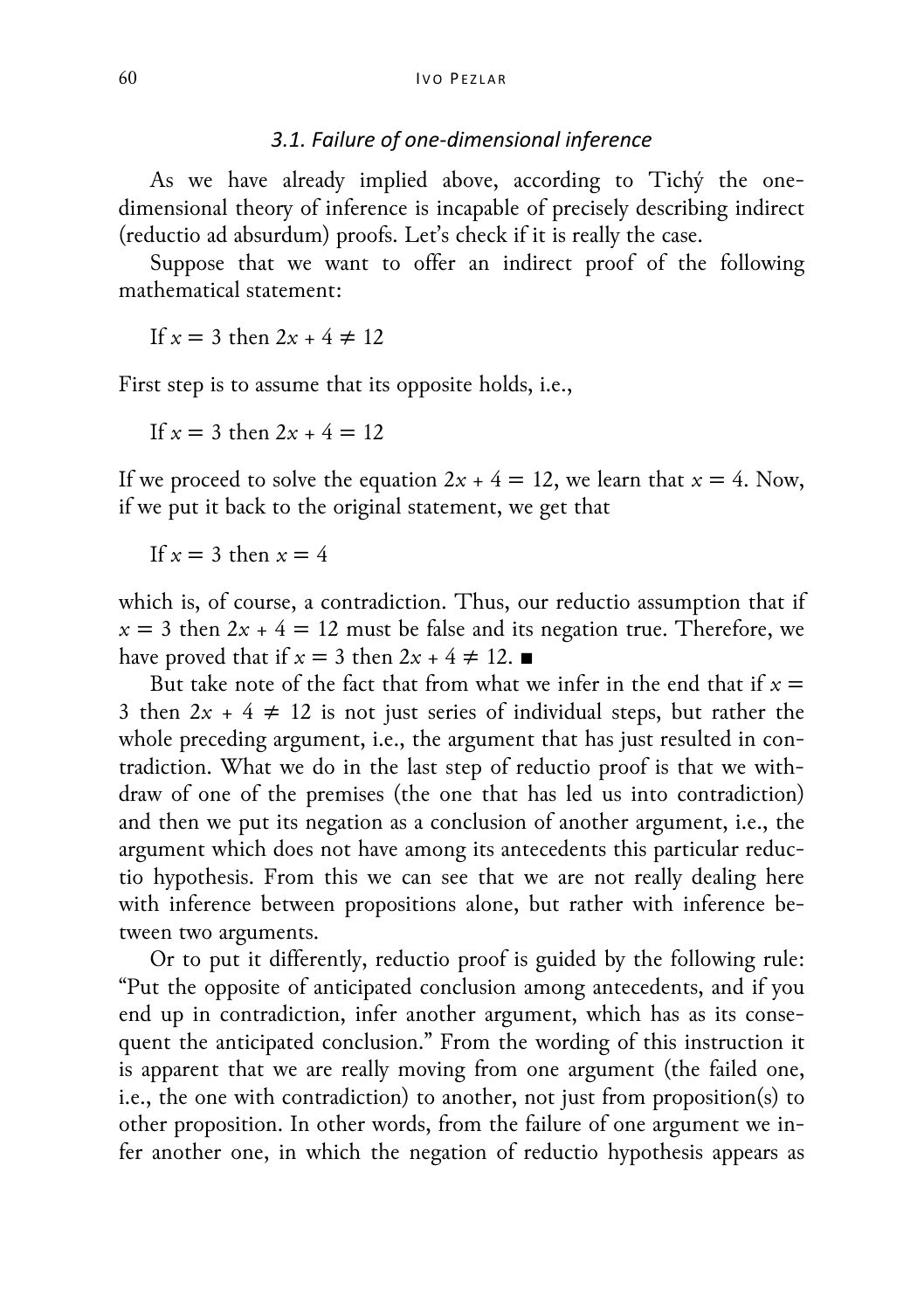a consequent.<sup>[5](#page-7-0)</sup> However, this type of inferring one argument from another is something which cannot be fully explained in terms of the onedimensional view, where we just work with propositions.

Of course, the one-dimensional theory of inference can describe indirect proofs, but Tichý's point is—and I think he is quite right in this—that its description is inaccurate and doesn't really correspond with what we are actually doing while we are carrying out indirect proofs such as the one just mentioned. In this respect, the one-dimensional account of indirect proofs seems inadequate.

So what form should take the adequate rule for reductio proofs? Before we try to answer this, we will make a short detour to proofs in general.

As we have already repeated above many times, according to Tichý we don't prove things from hypotheses, but from compounds assembled from hypotheses (antecedents) and single conclusion (consequent). This also means, among other things, that during the proving process each inference step in a way recapitulates all the hypotheses of previous steps (i.e., which hypotheses are still in force, and which were abandoned).

Therefore, proof is better seen as composed of consecutive stages, i.e., gradually expanding valid arguments, each of which is fully self-contained (see Tichý – Tichý 1999, 75), rather than as just single statements. This is very noticeable in Fitch diagram proofs. Let's have a look at the following example that uses Tichý as well:

| 1              | $[p \supset s]$                                   | hyp                           |
|----------------|---------------------------------------------------|-------------------------------|
| $\overline{2}$ | $[p \supset s] \supset [p \supset [p \supset r]]$ | hyp                           |
| 3              | $[p \supset [p \supset r]]$                       | 1, 2, mp                      |
| $\overline{4}$ |                                                   | hyp                           |
| 5              | $[p \supset [p \supset r]]$<br>$[p \supset r]$    | 3, reiteration                |
| 6              |                                                   | 4, 5, mp                      |
| 7              |                                                   | 4, 6, mp                      |
| 8              |                                                   | 4-7, implication introduction |

<span id="page-7-0"></span> <sup>5</sup> In indirect proofs we take into account the whole argument, not just its conclusion, because the conclusion alone would not be able to justify why should hold the opposite of the reductio hypothesis.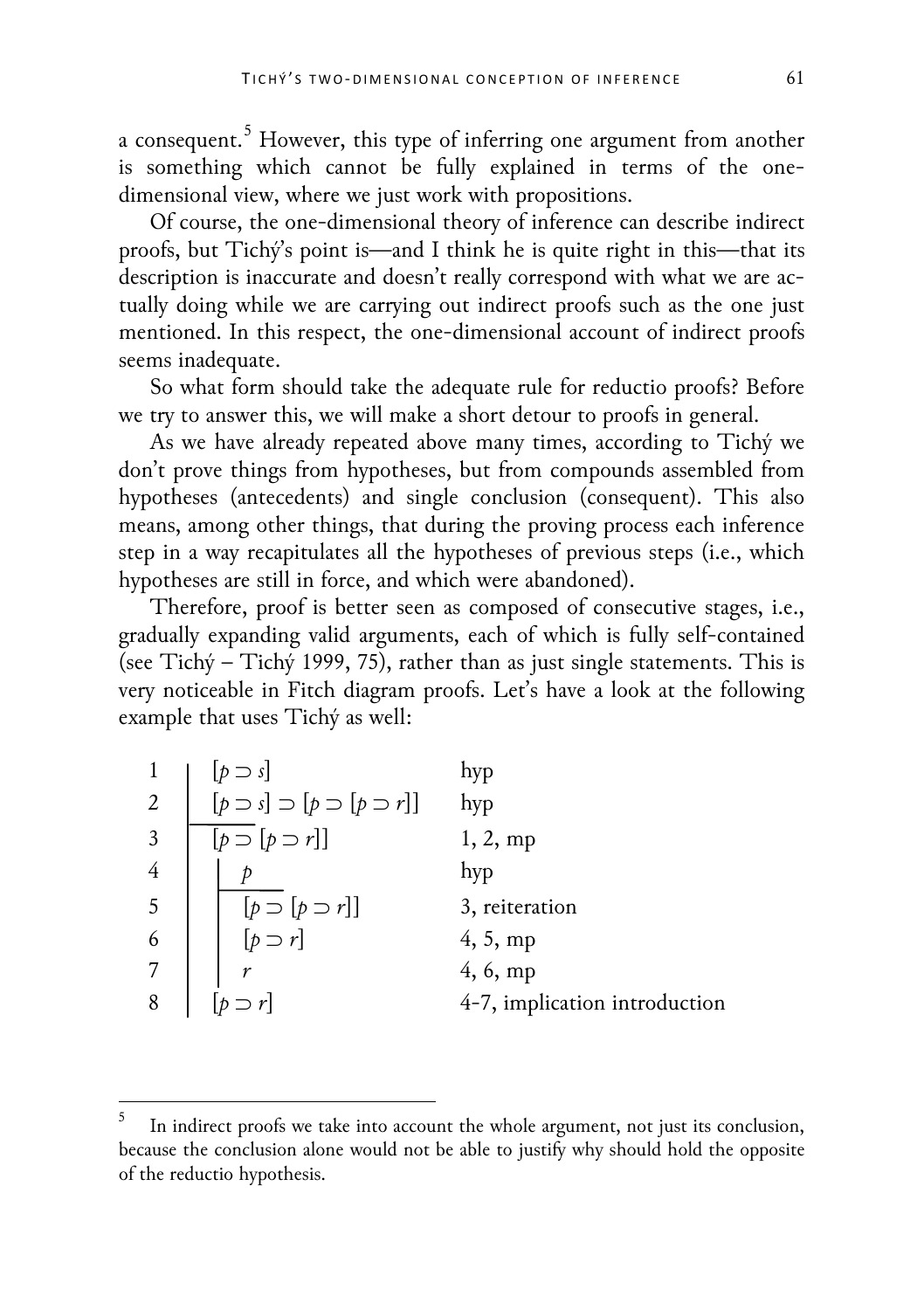Notice that even though the last 8th line is justified only with reference to subproof on lines 4 to 7 (plus the accompanying inference rule), if we would really like to check its correctness, we would have to take into account also its "position" in the whole proof. More precisely, we would also have to look onto the line 3, to check if the line 5 is correct. Tichý writes:

The point is that the notion of subordinate proof is not absolute but relative to the particular place that a subproof occupies in the main proof. What is a subproof as it occurs in a particular proof in a particular place, may not be a subproof as it occurs in another proof or in a different place in the same proof. (Tichý 1988, 246)

This leads Tichý to reinterpreting proofs as, rather than moving from individual propositions to another propositions, as progressing from one segment (i.e., antecedents/consequent compound) of the proof to another segment. Tichý then continues:

Individual constituents of a proof must not be construed as single statements ("propositions" in Fitch's terminology) or subproofs, but as antecedents/consequent compounds. (Tichý 1988, 249)

This is also the reason why Tichý chooses to base his deduction apparatus on Gentzen's sequent calculus (see Gentzen 1934): it (at least according to Tichý) explicitly embodies and captures his idea of two-dimensional inference.

In contrast to Gentzen, however, Tichý sees sequents not as just two strings of "unconnected" formulae, i.e., antecedents on the left side and succedents on the right side, but (and this will hardly come as a surprise) as valid entailments, i.e., antecedents/consequent compounds. We will denote Tichý's sequents in the following way

 $\alpha_1, ..., \alpha_n \, / \, \chi$ 

where  $\alpha_1$ , ...,  $\alpha_n$  are antecedents and  $\chi$  consequent.

Now, if we apply this sequent style of proofs to our earlier example in Fitch notation, we will see that the last line 8 is no longer warranted, because not all relevant hypotheses have been listed. The last step of the proof then should look more like this

[*p* ⊃ *s*], [*p* ⊃ *s*] ⊃ [*p* ⊃ [*p* ⊃ *r*]], *p* / [*p* ⊃ *r*]

i.e., it should contain all the hypotheses, which are still in force.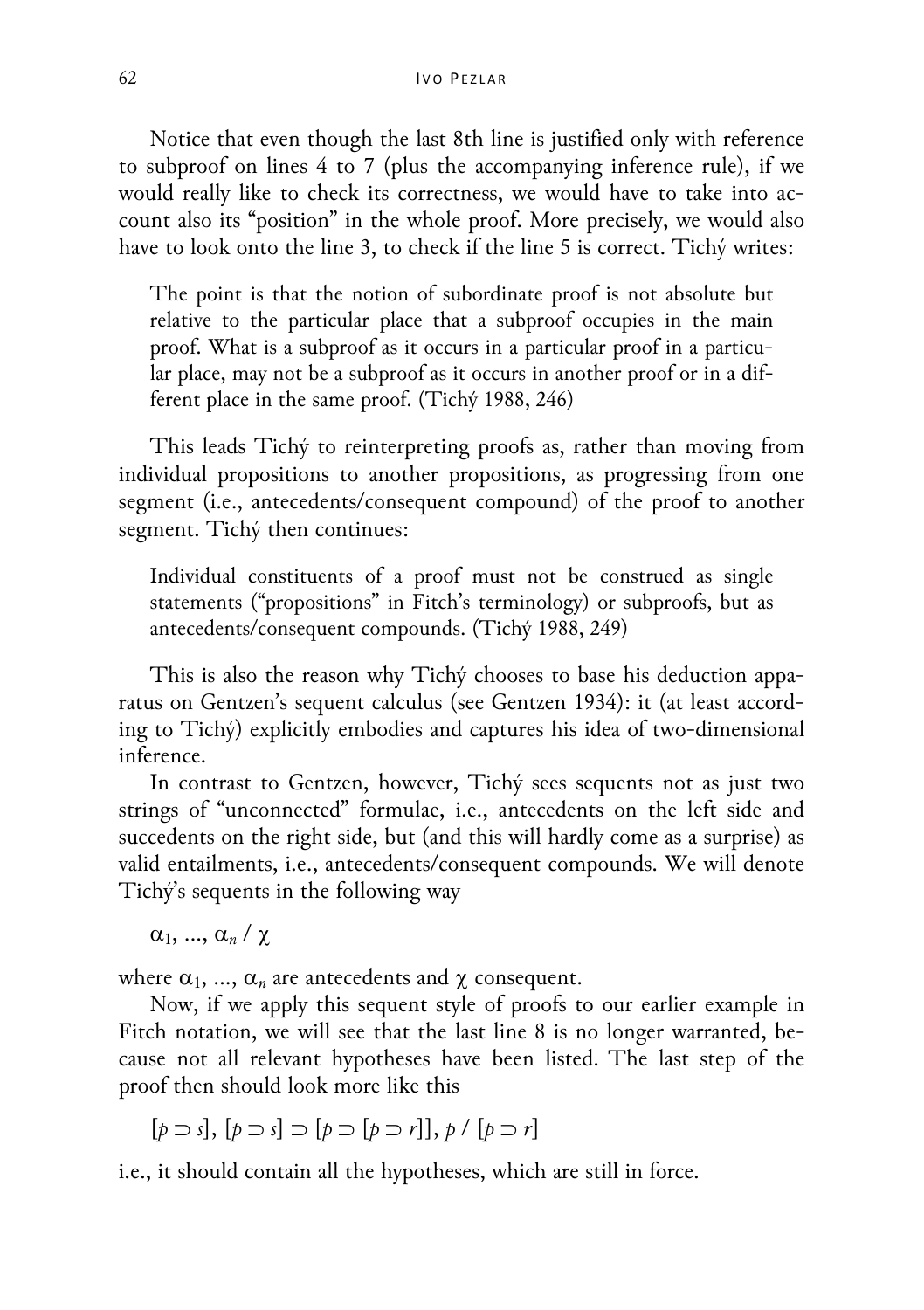In other words, according to Tichý, for full and comprehensive description of a proof step it is not enough just to list the conclusion and the immediate lines, from which it was inferred, but also all the hypotheses that are still assumed. Tichý writes:

[A] step in a proof is not completely described by simply citing the succedent formula Β. The nature and legitimacy of a step depends equally on what particular hypotheses are currently in force. Besides, a step often consists in discharging a hypothesis and leaving the succedent intact. Thus in a fully perspicuous proof, where nothing is suppressed, the relevant hypotheses have to be listed at each step. (Tichý 1988, 251)

And according to him ignoring this leads to the following mistake:

This leaves the door open for a kind of double talk. It makes it possible to imagine that in a proof formalized as a string of sequents it is the succedent of a step that is inferred from the succedents of some preceding steps, rather that the whole sequent from the preceding sequents. An illusion is thus created that the premises of an inference are often purely hypothetical statements which the maker of the inference would not dream of endorsing of subscribing to. (Tichý 1988, 253)

Now we can finally return back to our unfinished business from earlier and try to formulate basic scheme for reductio proof in scope of two-dimensional inference. The rule for indirect proof can be in simplified manner stated in the following way:

$$
\frac{\alpha_1, ..., \alpha_n, \neg \rho / \bot}{\alpha_1, ..., \alpha_n / \rho}
$$
 Inference Step

where  $\perp$  is contradiction and  $\neg$  reductio hypothesis.

This brings us to the end of second part. The last topic that remains to be discussed is the relationship between two-dimensional inference and TIL.

## **4 Two-Dimensional Inference and TIL**

At first sight it seems that two-dimensional inference is rather standalone concept, independent not only of TIL, but also hyperintesionality in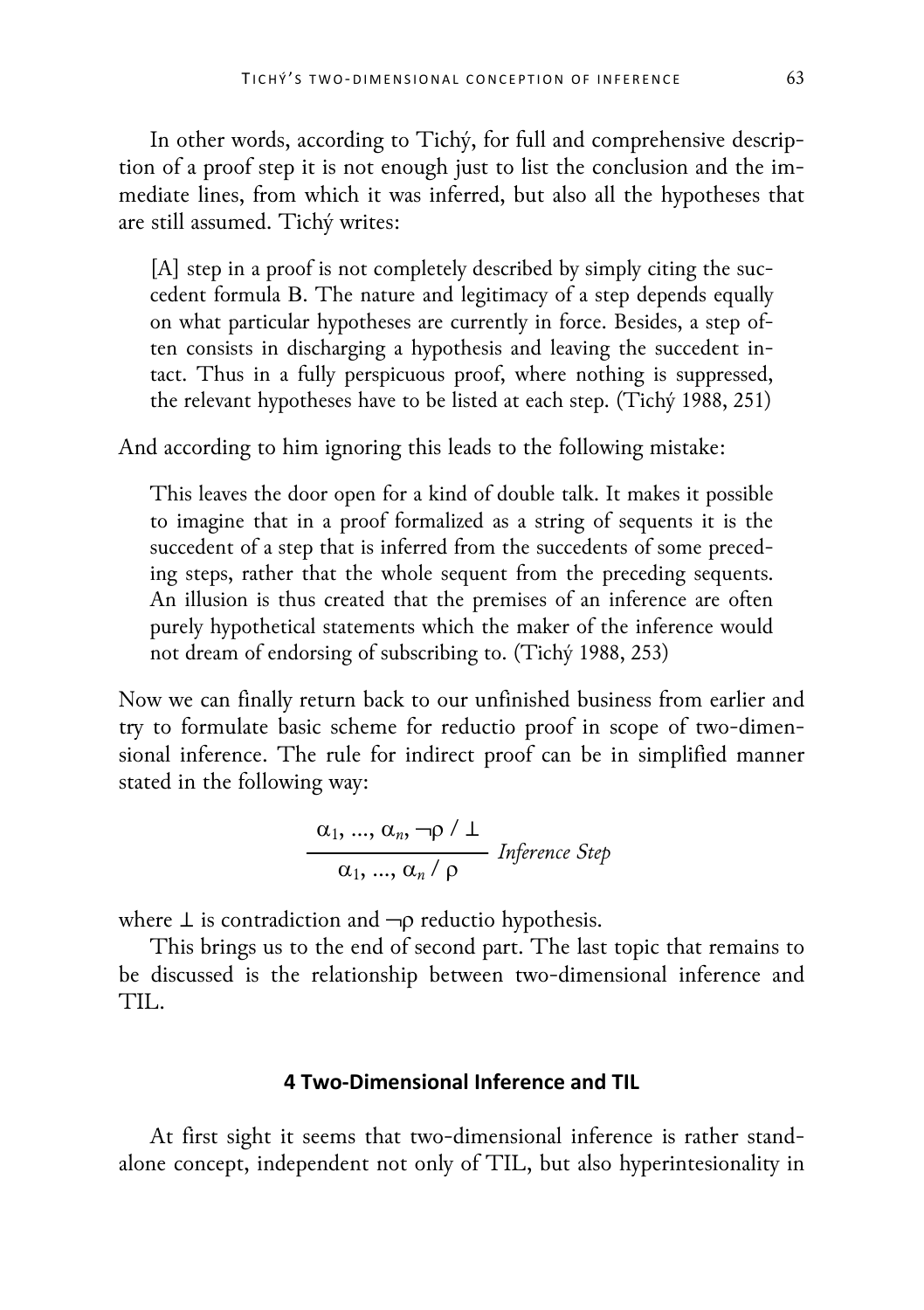general. Is it really so, or does two-dimensional inference actually offer anything TIL specific?

Here the situation gets complicated, because Tichý himself never simultaneously discussed both two-dimensional inference and the deduction system of TIL itself, which is based around the concept of *match* (see, e.g., Tichý 1982b). Of course, when discussing the match and the rest of the deduction system, Tichý also relies on generalized version of sequent calculus (after all, he calls the antecedents/succedent entity as sequent), but on the other hand, the adoption of sequent calculus doesn't necessarily mean also the acceptance of the two-dimensional inference, as was evident in Gentzen's work.

To put it differently, Tichý's deduction apparatus that appeared in his earlier works predating Tichý (1988), i.e., Tichý (1982), (1982b), (1986), can be quite easily interpreted even in terms of one-dimensional account of inference. In this respect, it would seem that the introduction of twodimensional inference was motivated mainly by Tichý's pursue for overall philosophical rigor rather than by something strictly TIL related.

This interpretation would be also supported by the fact that Tichý repeatedly talks about two-dimensional and one-dimensional *view* on inference, not two different kinds of inference. If we take this Tichý's formulation seriously, it will become clear, that the two-dimensional and onedimensional accounts of inference are not so much two competing concepts, but rather two distinct tools for two distinct scales. For some straightforward deductions, the one-dimensional approach might be (and actually is) sufficient, but for some other, more complex ones, it seems to fail to offer satisfactory explanation, as we have seen in a case of indirect proofs.

Simply put, adhering to one position does not necessarily compromise the other one. It is rather a question of accuracy and scrupulousness of explication of inference. In this respect, we can simply view the twodimensional inference just as more fine-grained, more precise analysis of the "traditional" one-dimensional inference that Tichý developed in order to adequately describe reductio proofs. But as already stated, for some tasks the latter might work just fine (and sometimes even better), just as for some tasks there is no need for microscope, because magnifying glass will suffice.